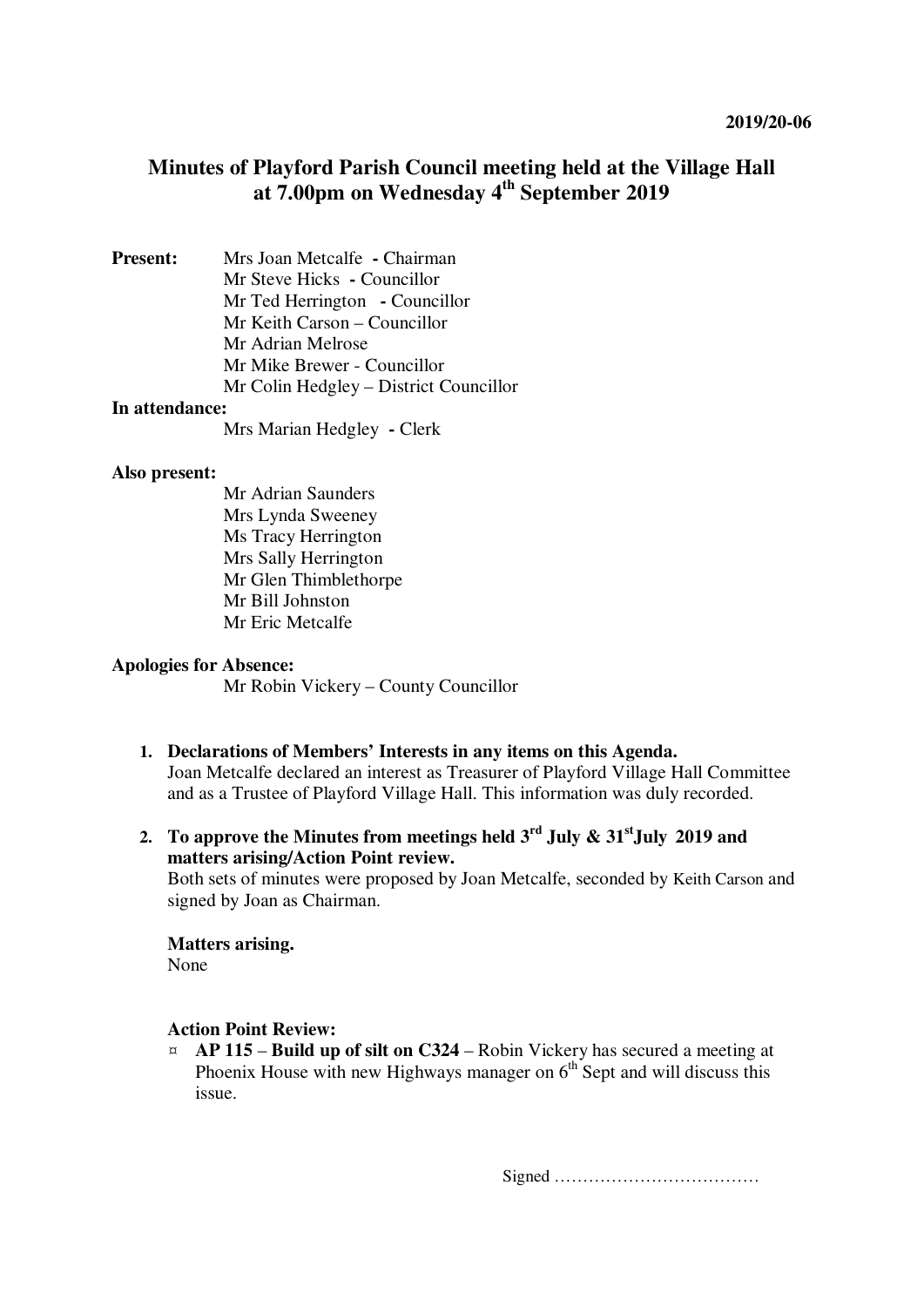#### **2019/20-07**

- ¤ **AP131 – Water constantly trickling down FP7 making it hazardous**. No real progress with this - it has been removed from Highways list. Clerk has rereported it but received a message saying this is a very low priority. Photos sent in by a resident of Spring Meadow showing very slippery, moss-covered pavement where the water ends up and people have slipped over. Clerk to obtain a quote for some investigatory work – it may then be possible to get a grant from Highways to have it fixed.
- $\alpha$  **AP 135 Ongoing issues with FP's 1 & 3**. FP1 has been reported as still uneven and unsatisfactory. It was suggested that it should be reported to The Ramblers Association, Adrian Melrose will contact them. Signage on FP3 near Bransons is confusing – Clerk to contact Debbie Adams to enquire whether this could be improved.
- ¤ **AP144 Can size of vehicles using Church Lane be restricted?** Robin Vickery will put this question to the new Highways manager at their imminent meeting.

For more details see Action Log appended at end of the Minutes.

**3. Planning Application DC/19/3344/FUL** – 2 Brook Cottages, Brook Lane, IP6 9DZ. Proposed: Side and rear two storey extension. Erection of a new triple bay cart lodge with studio/office accommodation on first floor.

Plans were on show to the public prior to the meeting, agent and applicant were not in attendance. Overall view was that the size of the extension was out of proportion to the existing pair of cottages. There appears to be nothing to contravene planning laws in the construction apart from this but if this application were granted, then another small dwelling which could house a first time buyer, would be lost to the village. The erection of a triple bay cart lodge with office plus another room on first floor level however, could be seen as a commercial venture and it was felt that this should perhaps be viewed as a separate application for business use.

Neighbours were unsure about their roof water going into a soakaway on the applicant's land as at present as this could represent a significant volume – this needs addressing but is a building regulations issue not a planning one. Another neighbour had concerns regarding a window in the cart lodge which overlooked her property and felt this should have frosted glass fitted.

It was further commented that the roof lines were not shown on the plans so that the various heights of each part of the finished extension and cart lodge were not in evidence. Also it was not stated what bricks were going to be used for building the extension and it was generally considered that the whole application was lacking in detail.

All present agreed that this application represented over development of the plot. Colin Hedgley will ascertain the ratio for an acceptable size of extension from planning policies.

Signed ………………………………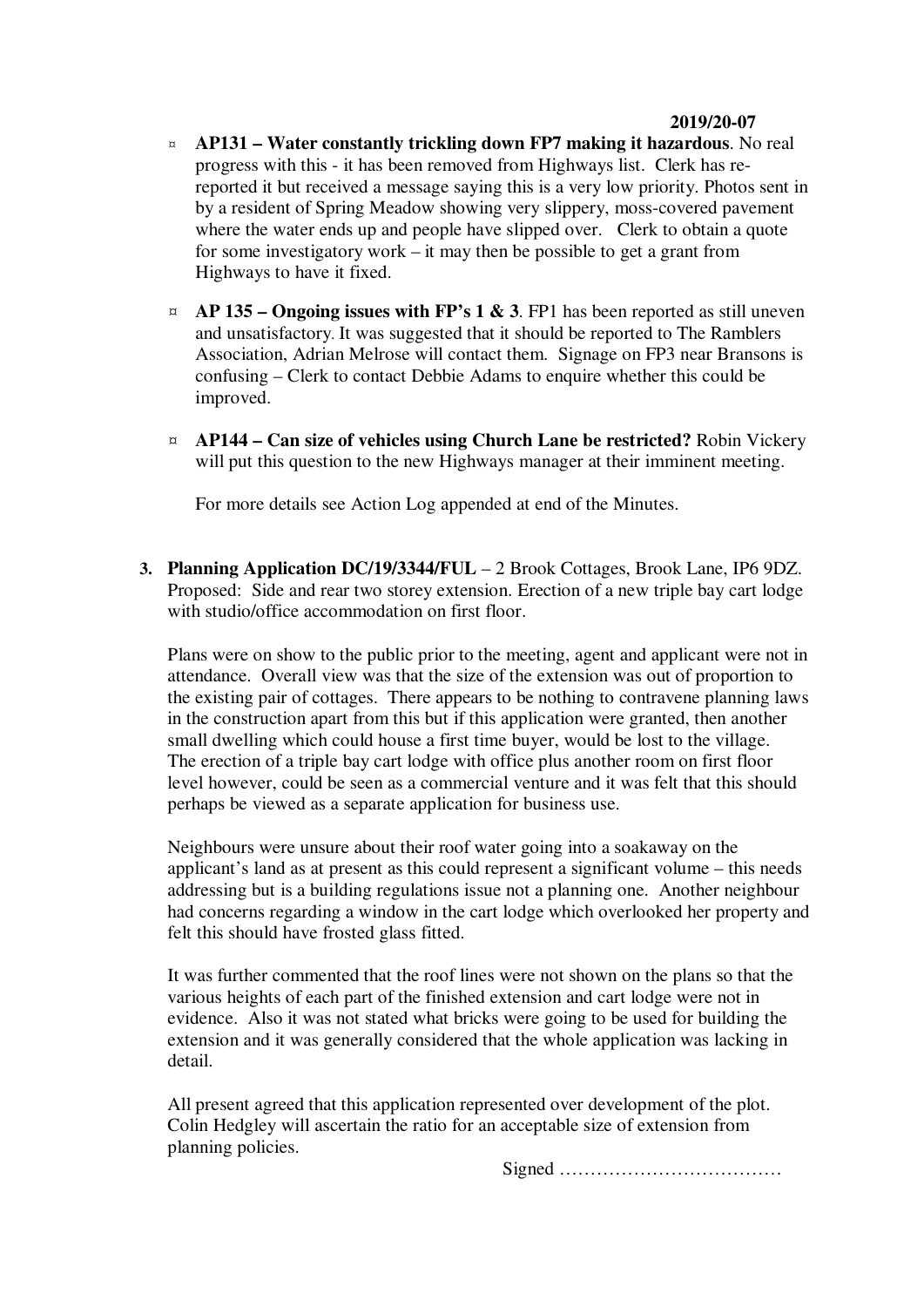#### **2019/20-08**

Joan Metcalfe proposed rejection of the application on the grounds that it was over developing the plot and that there were insufficient details supplied. This was unanimously agreed upon.

#### **4. County Councillor's report**

There was no County Council report

## **5. District Councillor's report**

Colin Hedgley's District Council report was circulated to councillors prior to the meeting and is appended at the end of these minutes.

Colin stated there was £7500 in his budget for projects within the district and encouraged anyone to apply if they needed funds for community projects.

There are more funds available in the district council's budget this year for rough sleepers since the merger with Waveney - Lowestoft has quite a few homeless people but only three were reported last year in the old Suffolk Coastal district.

## **6. Finance**

Reporting & authorisation of cheques/online payments:

- $\degree$  9.7.19 SL & CL Webber donation to RRT £50.00
- o 12.8.19 Jeremy Hearle Repairs to village notice board £54.00
- $\circ$  12.8.19 Planning Direct final one third of charges £1584.00
- o 23.8.19 ESC fees for uncontested election £76.16
- o Clerk's salary for July & August as agreed in the budget

Above payments proposed by Joan Metcalfe and seconded by Adrian Melrose

Credits received: 19.7.19 Groundwork UK grant £1320.00 12.8.19 Fee for hire of playing field £50.00

 Increased payment for grey wheelie bin in car park at Village Hall: The invoice of £107.00+VAT received from Norse in July was taken up by Dist Cllr Colin Hedgley who has contacted Norse and succeeded in getting this charge reduced back down to £25.00+VAT

Bank Balances:

| Current $a/c$ | £4977.83 |
|---------------|----------|
| NS&I          | £3376.13 |

Steve Hicks reconciled the budget figures with the Bank statement.

A payment of £250.00 to the STOP Ipswich Northern Bypass was unanimously agreed.

Signed ………………………………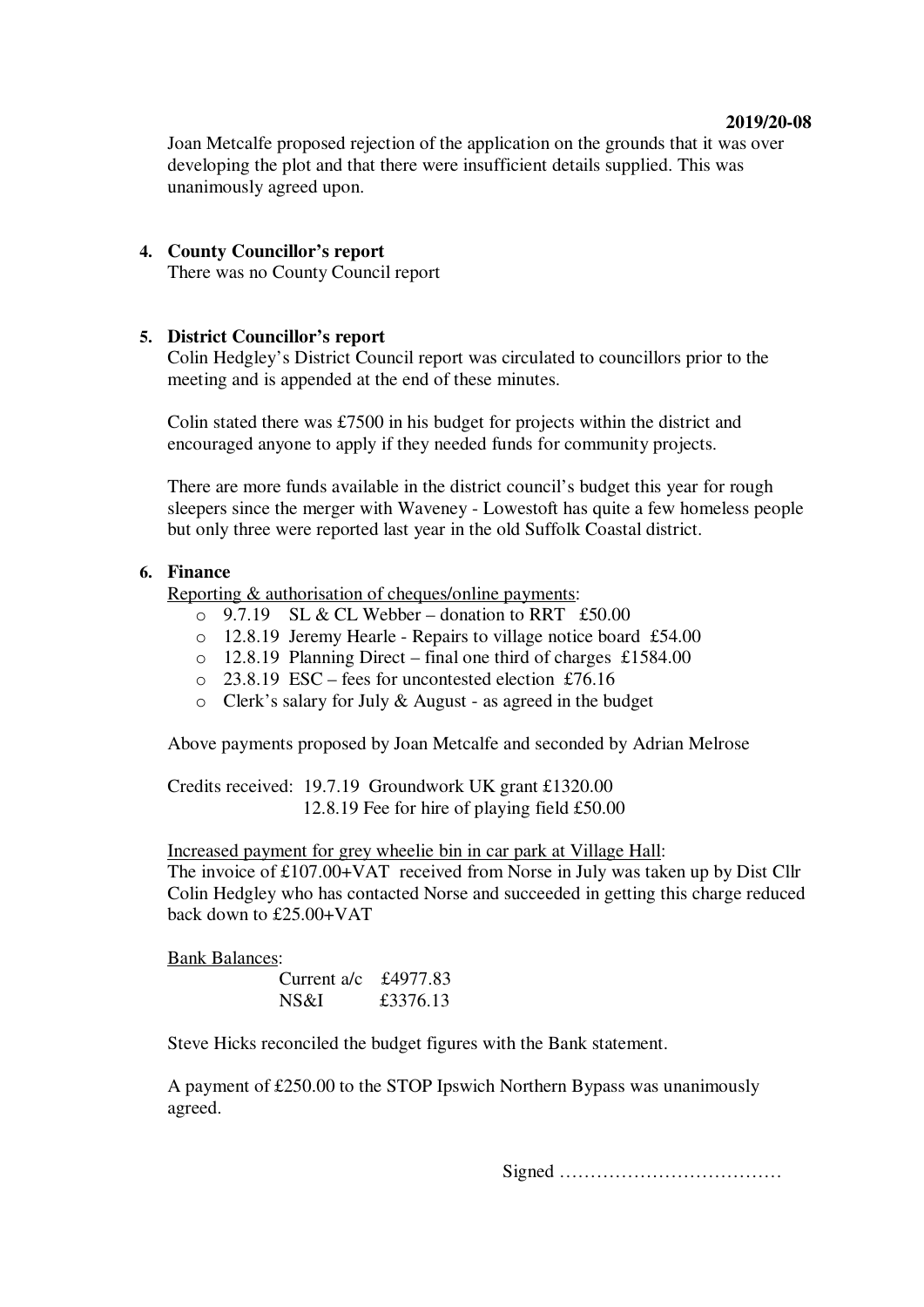## **7. Highways**

o Grit bins –update on progress

Position of a new bin at the junction of Church Road and Church Lane has been sanctioned by Highways but the one in Hill Farm Road has been disallowed. It was decided to revert to Plan B and ask for the second bin to be placed at the top of Church Road outside the Church Gates – Colin Hedgley as Churchwarden signed the agreement form for this and it will be submitted to Highways.

o SAVID update

Ted Herrington reported that there are two possible sites along Butts Road and two on the C324 for placing posts for SIDS equipment. Highways will put in the posts FOC if they agree the sites.

o Footpaths Issues See Action Log

#### **8. Neighbourhood Plan – update**

Keith Carson announced that the SWT report on Playford Mere was complete and thanked Adrian Melrose for his contribution towards this. It was agreed that the report should be added as a separate document rather than incorporated into the body of the Neighbourhood Plan. Keith will ask for the mere to be mentioned in the introduction of the N/Plan as a county wildlife site. When everyone has read through the Plan and is happy with the details it will be sent off to ESC for inspection.

There has been a suggestion that Playford's N/Plan should be linked with that of Gt Bealings and also Tuddenham's to form a continuous document. Clerk to write to these parishes to ask for their views.

#### **9. Ipswich Northern Bypass**

The letter of objection to all three routes proposed in the Ipswich Northern Route project has been sent to Cllr Matthew Hicks at Endeavour House, SCC and it was decided that this should form the basis of the PC's statement on the issue. A copy of this letter has been circulated to all Playford parishioners, accompanied by a leaflet reminding them to object in the strongest terms to the route proposals on the consultation questionnaire, to sign the STOP campaign petition and to write to Cllr Matthew Hicks in their own words before the deadline of  $13<sup>th</sup>$  September. A protest march organised by the STOP campaign will proceed from the Cornhill in Ipswich to the council offices at Endeavour House on  $13<sup>th</sup>$  September, this will be headed by MP Dr Dan Poulter who will deliver the petition requesting that the project be abandoned, to the council.

## **10. Commemorative Oak Tree**

The oak tree planted on the playing field to commemorate 100 years since the end of WW1has died. A free replacement from the nursery who supplied it has been agreed and it is hoped that this will be planted in December.

Signed ……………………………